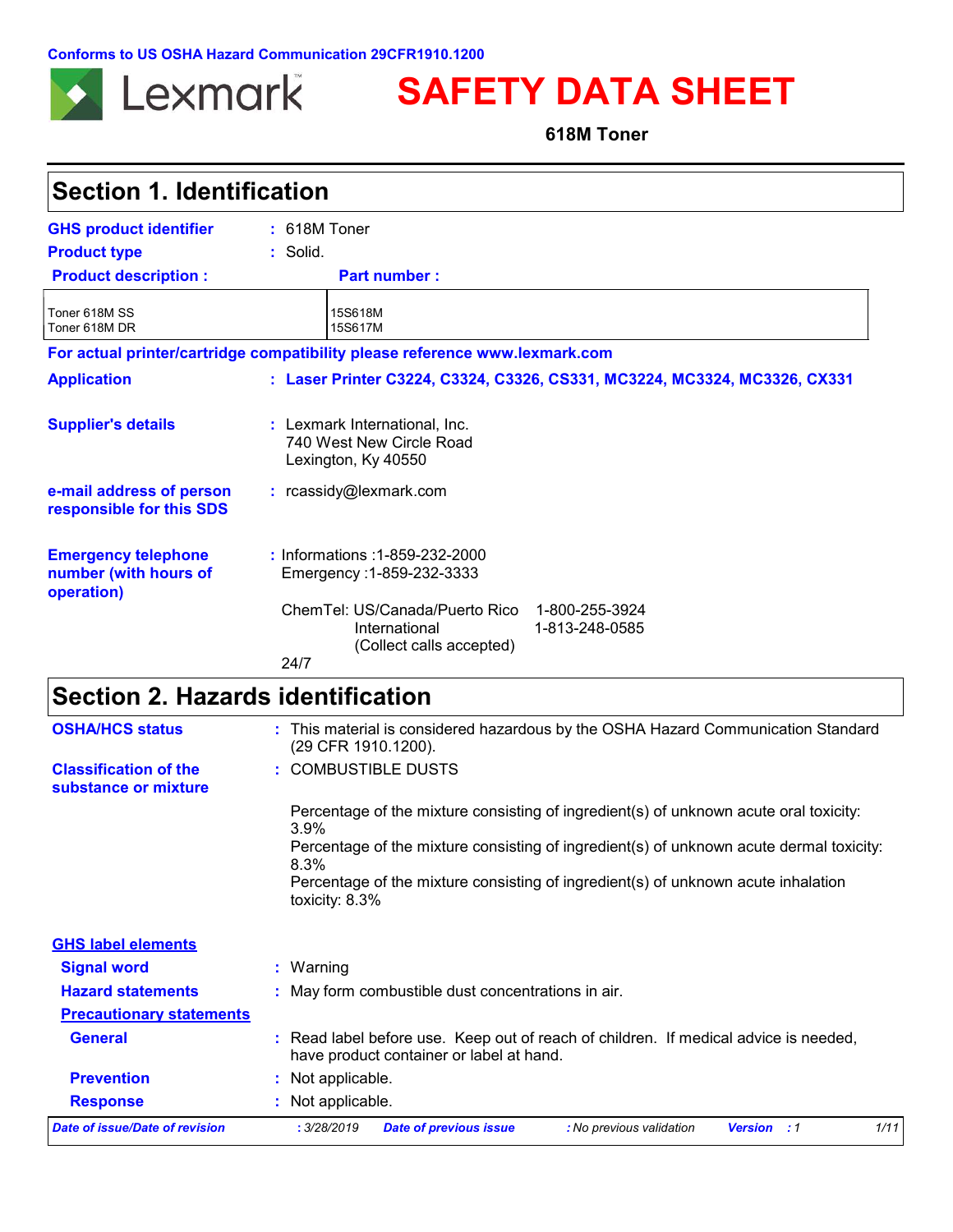# **Section 2. Hazards identification**

| <b>Storage</b>                               | : Not applicable.                                                                                                                                             |
|----------------------------------------------|---------------------------------------------------------------------------------------------------------------------------------------------------------------|
| <b>Disposal</b>                              | : Not applicable.                                                                                                                                             |
| <b>Supplemental label</b><br><b>elements</b> | : Keep container tightly closed. Keep away from heat, hot surfaces, sparks, open flames<br>and other ignition sources. No smoking. Prevent dust accumulation. |
| <b>Hazards not otherwise</b><br>classified   | : None known.                                                                                                                                                 |

# **Section 3. Composition/information on ingredients**

| <b>Substance/mixture</b><br>Mixture |               |                   |
|-------------------------------------|---------------|-------------------|
| <b>Ingredient name</b>              | $\frac{9}{6}$ | <b>CAS number</b> |
| titanium dioxide                    | '≥'           | 13463-67-7        |

Any concentration shown as a range is to protect confidentiality or is due to batch variation.

**There are no additional ingredients present which, within the current knowledge of the supplier and in the concentrations applicable, are classified as hazardous to health or the environment and hence require reporting in this section.**

**Occupational exposure limits, if available, are listed in Section 8.**

## **Section 4. First aid measures**

### **Description of necessary first aid measures**

| <b>Eye contact</b>  | : Immediately flush eyes with plenty of water, occasionally lifting the upper and lower<br>eyelids. Check for and remove any contact lenses. Continue to rinse for at least 10<br>minutes. Get medical attention if irritation occurs.                                                                                                                                                                                                                                                                                                                                                                                                                                                                                                                                                                                    |
|---------------------|---------------------------------------------------------------------------------------------------------------------------------------------------------------------------------------------------------------------------------------------------------------------------------------------------------------------------------------------------------------------------------------------------------------------------------------------------------------------------------------------------------------------------------------------------------------------------------------------------------------------------------------------------------------------------------------------------------------------------------------------------------------------------------------------------------------------------|
| <b>Inhalation</b>   | : Remove victim to fresh air and keep at rest in a position comfortable for breathing. If<br>not breathing, if breathing is irregular or if respiratory arrest occurs, provide artificial<br>respiration or oxygen by trained personnel. It may be dangerous to the person providing<br>aid to give mouth-to-mouth resuscitation. Get medical attention if adverse health effects<br>persist or are severe. If unconscious, place in recovery position and get medical<br>attention immediately. Maintain an open airway. Loosen tight clothing such as a collar,<br>tie, belt or waistband. In case of inhalation of decomposition products in a fire,<br>symptoms may be delayed. The exposed person may need to be kept under medical<br>surveillance for 48 hours.                                                    |
| <b>Skin contact</b> | : Flush contaminated skin with plenty of water. Remove contaminated clothing and<br>shoes. Get medical attention if symptoms occur. Wash clothing before reuse. Clean<br>shoes thoroughly before reuse.                                                                                                                                                                                                                                                                                                                                                                                                                                                                                                                                                                                                                   |
| <b>Ingestion</b>    | : Wash out mouth with water. Remove dentures if any. Remove victim to fresh air and<br>keep at rest in a position comfortable for breathing. If material has been swallowed and<br>the exposed person is conscious, give small quantities of water to drink. Stop if the<br>exposed person feels sick as vomiting may be dangerous. Do not induce vomiting<br>unless directed to do so by medical personnel. If vomiting occurs, the head should be<br>kept low so that vomit does not enter the lungs. Get medical attention if adverse health<br>effects persist or are severe. Never give anything by mouth to an unconscious person.<br>If unconscious, place in recovery position and get medical attention immediately.<br>Maintain an open airway. Loosen tight clothing such as a collar, tie, belt or waistband. |

| <b>Most important symptoms/effects, acute and delayed</b> |             |                                                     |                          |                    |      |
|-----------------------------------------------------------|-------------|-----------------------------------------------------|--------------------------|--------------------|------|
| <b>Potential acute health effects</b>                     |             |                                                     |                          |                    |      |
| Eye contact                                               |             | : No known significant effects or critical hazards. |                          |                    |      |
| <b>Inhalation</b>                                         |             | : No known significant effects or critical hazards. |                          |                    |      |
| Date of issue/Date of revision                            | : 3/28/2019 | <b>Date of previous issue</b>                       | : No previous validation | <b>Version</b> : 1 | 2/11 |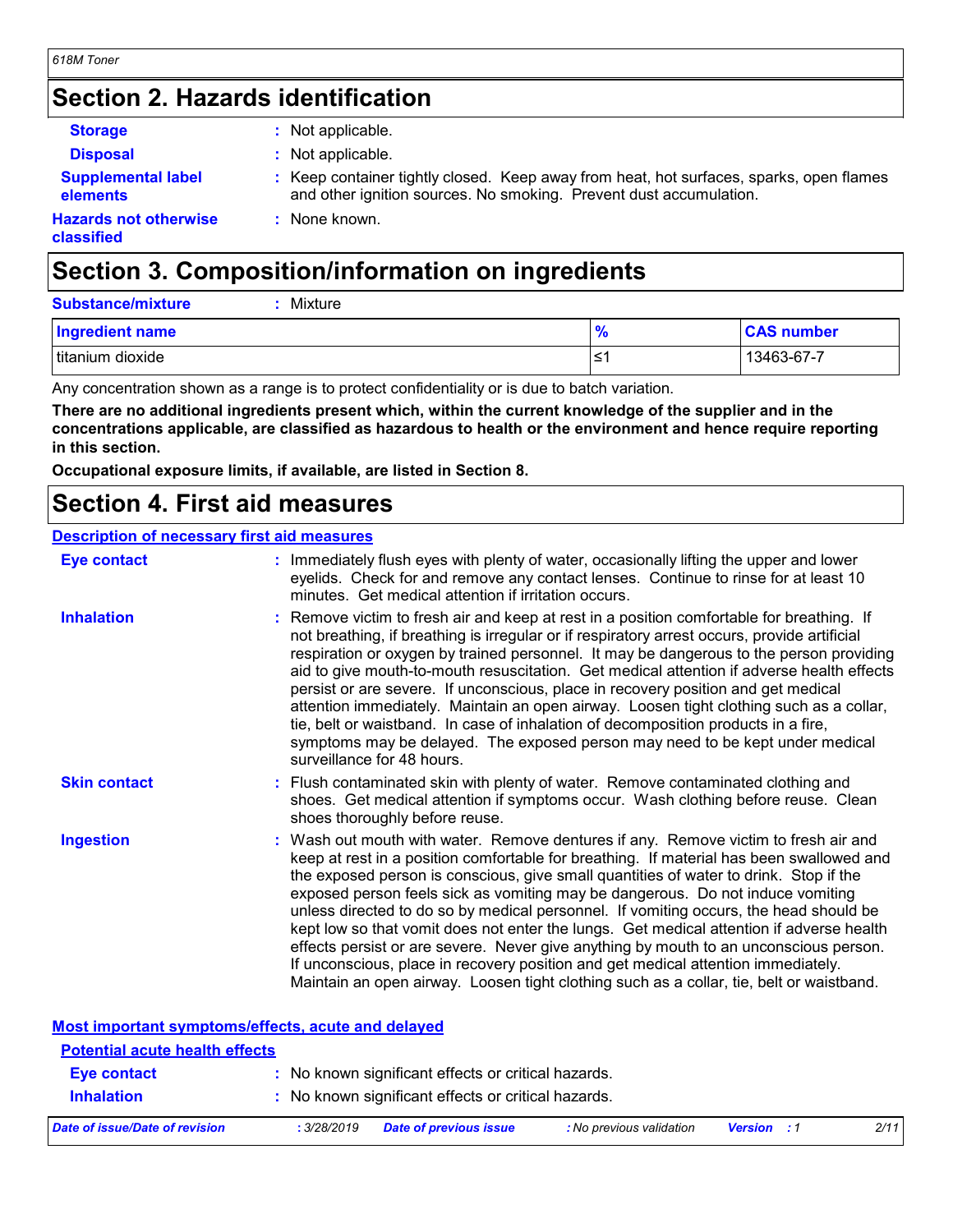## **Section 4. Eirct aid**

| ƏRCUQII 4. FIISI AIU MIRASUTRS      |                                                                                                                                                                               |
|-------------------------------------|-------------------------------------------------------------------------------------------------------------------------------------------------------------------------------|
| <b>Skin contact</b>                 | : No known significant effects or critical hazards.                                                                                                                           |
| <b>Ingestion</b>                    | : No known significant effects or critical hazards.                                                                                                                           |
| <b>Over-exposure signs/symptoms</b> |                                                                                                                                                                               |
| <b>Eye contact</b>                  | : No specific data.                                                                                                                                                           |
| <b>Inhalation</b>                   | : No specific data.                                                                                                                                                           |
| <b>Skin contact</b>                 | : No specific data.                                                                                                                                                           |
| <b>Ingestion</b>                    | : No specific data.                                                                                                                                                           |
|                                     | Indication of immediate medical attention and special treatment needed, if necessary                                                                                          |
| <b>Notes to physician</b>           | : In case of inhalation of decomposition products in a fire, symptoms may be delayed.<br>The exposed person may need to be kept under medical surveillance for 48 hours.      |
| <b>Specific treatments</b>          | : No specific treatment.                                                                                                                                                      |
| <b>Protection of first-aiders</b>   | : No action shall be taken involving any personal risk or without suitable training. It may<br>be dangerous to the person providing aid to give mouth-to-mouth resuscitation. |

**See toxicological information (Section 11)**

# **Section 5. Fire-fighting measures**

| <b>Extinguishing media</b>                               |                                                                                                                                                                                                                                                                                                                               |
|----------------------------------------------------------|-------------------------------------------------------------------------------------------------------------------------------------------------------------------------------------------------------------------------------------------------------------------------------------------------------------------------------|
| <b>Suitable extinguishing</b><br>media                   | : Use dry chemical powder.                                                                                                                                                                                                                                                                                                    |
| <b>Unsuitable extinguishing</b><br>media                 | : Do not use water jet.                                                                                                                                                                                                                                                                                                       |
| <b>Specific hazards arising</b><br>from the chemical     | : May form explosible dust-air mixture if dispersed.                                                                                                                                                                                                                                                                          |
| <b>Hazardous thermal</b><br>decomposition products       | Decomposition products may include the following materials:<br>carbon dioxide<br>carbon monoxide<br>nitrogen oxides<br>metal oxide/oxides                                                                                                                                                                                     |
| <b>Special protective actions</b><br>for fire-fighters   | : Promptly isolate the scene by removing all persons from the vicinity of the incident if<br>there is a fire. No action shall be taken involving any personal risk or without suitable<br>training. Move containers from fire area if this can be done without risk. Use water<br>spray to keep fire-exposed containers cool. |
| <b>Special protective</b><br>equipment for fire-fighters | : Fire-fighters should wear appropriate protective equipment and self-contained breathing<br>apparatus (SCBA) with a full face-piece operated in positive pressure mode.                                                                                                                                                      |

# **Section 6. Accidental release measures**

**Personal precautions, protective equipment and emergency procedures**

| For non-emergency | : No action shall be taken involving any personal risk or without suitable training.                                                                                                           |
|-------------------|------------------------------------------------------------------------------------------------------------------------------------------------------------------------------------------------|
| personnel         | Evacuate surrounding areas. Keep unnecessary and unprotected personnel from<br>entering. Do not touch or walk through spilled material. Shut off all ignition sources.                         |
|                   | No flares, smoking or flames in hazard area. Provide adequate ventilation. Wear<br>appropriate respirator when ventilation is inadequate. Put on appropriate personal<br>protective equipment. |

| Date of issue/Date of revision | : 3/28/2019 Date of previous issue | : No previous validation | <b>Version</b> : 1 | 3/11 |
|--------------------------------|------------------------------------|--------------------------|--------------------|------|
|                                |                                    |                          |                    |      |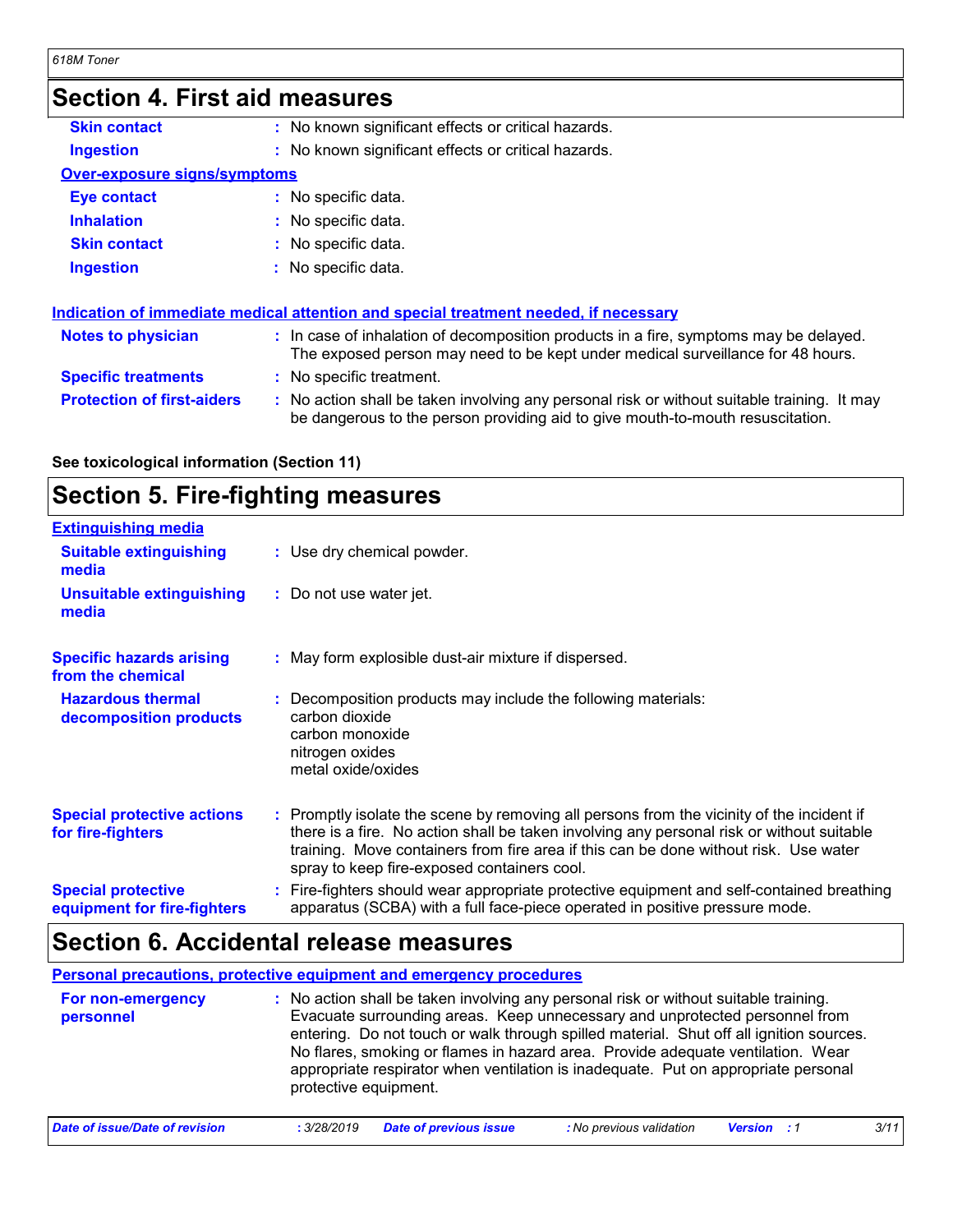# **Section 6. Accidental release measures**

| For emergency responders                              | ÷. | If specialized clothing is required to deal with the spillage, take note of any information in<br>Section 8 on suitable and unsuitable materials. See also the information in "For non-<br>emergency personnel".                                                                                                                                                                  |
|-------------------------------------------------------|----|-----------------------------------------------------------------------------------------------------------------------------------------------------------------------------------------------------------------------------------------------------------------------------------------------------------------------------------------------------------------------------------|
| <b>Environmental precautions</b>                      |    | : Avoid dispersal of spilled material and runoff and contact with soil, waterways, drains<br>and sewers. Inform the relevant authorities if the product has caused environmental<br>pollution (sewers, waterways, soil or air).                                                                                                                                                   |
| Methods and materials for containment and cleaning up |    |                                                                                                                                                                                                                                                                                                                                                                                   |
| <b>Small spill</b>                                    |    | : Move containers from spill area. Use spark-proof tools and explosion-proof equipment.<br>Vacuum or sweep up material and place in a designated, labeled waste container.<br>Dispose of via a licensed waste disposal contractor.                                                                                                                                                |
| <b>Large spill</b>                                    |    | : Move containers from spill area. Approach release from upwind. Prevent entry into<br>sewers, water courses, basements or confined areas. Vacuum or sweep up material<br>and place in a designated, labeled waste container. Dispose of via a licensed waste<br>disposal contractor. Note: see Section 1 for emergency contact information and Section<br>13 for waste disposal. |

# **Section 7. Handling and storage**

| <b>Precautions for safe handling</b>                                      |                                                                                                                                                                                                                                                                                                                                                                                                                                                                                                                                                                                                                                                                                                                                                                                                                                                                                                                                                                                                                       |
|---------------------------------------------------------------------------|-----------------------------------------------------------------------------------------------------------------------------------------------------------------------------------------------------------------------------------------------------------------------------------------------------------------------------------------------------------------------------------------------------------------------------------------------------------------------------------------------------------------------------------------------------------------------------------------------------------------------------------------------------------------------------------------------------------------------------------------------------------------------------------------------------------------------------------------------------------------------------------------------------------------------------------------------------------------------------------------------------------------------|
| <b>Protective measures</b>                                                | : Put on appropriate personal protective equipment (see Section 8). Do not ingest. Avoid<br>contact with eyes, skin and clothing. Avoid the creation of dust when handling and avoid<br>all possible sources of ignition (spark or flame). Prevent dust accumulation. Use only<br>with adequate ventilation. Wear appropriate respirator when ventilation is inadequate.<br>Keep in the original container or an approved alternative made from a compatible<br>material, kept tightly closed when not in use. Electrical equipment and lighting should<br>be protected to appropriate standards to prevent dust coming into contact with hot<br>surfaces, sparks or other ignition sources. Take precautionary measures against<br>electrostatic discharges. To avoid fire or explosion, dissipate static electricity during<br>transfer by grounding and bonding containers and equipment before transferring<br>material. Empty containers retain product residue and can be hazardous. Do not reuse<br>container. |
| <b>Advice on general</b><br>occupational hygiene                          | : Eating, drinking and smoking should be prohibited in areas where this material is<br>handled, stored and processed. Workers should wash hands and face before eating,<br>drinking and smoking. Remove contaminated clothing and protective equipment before<br>entering eating areas. See also Section 8 for additional information on hygiene<br>measures.                                                                                                                                                                                                                                                                                                                                                                                                                                                                                                                                                                                                                                                         |
| <b>Conditions for safe storage,</b><br>including any<br>incompatibilities | : Store in accordance with local regulations. Store in a segregated and approved area.<br>Store in original container protected from direct sunlight in a dry, cool and well-ventilated<br>area, away from incompatible materials (see Section 10) and food and drink. Eliminate<br>all ignition sources. Separate from oxidizing materials. Keep container tightly closed<br>and sealed until ready for use. Containers that have been opened must be carefully<br>resealed and kept upright to prevent leakage. Do not store in unlabeled containers.<br>Use appropriate containment to avoid environmental contamination. See Section 10 for<br>incompatible materials before handling or use.                                                                                                                                                                                                                                                                                                                     |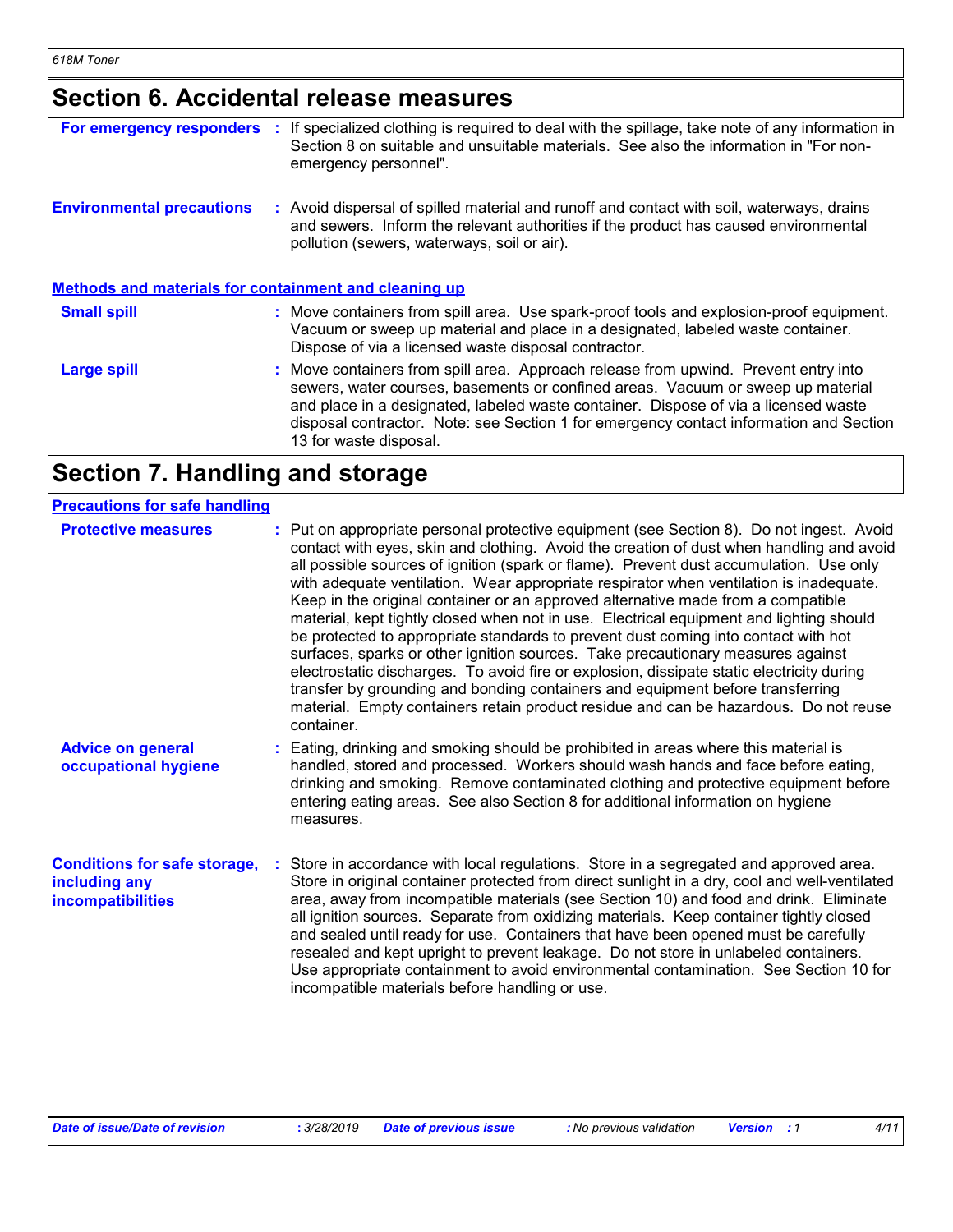# **Section 8. Exposure controls/personal protection**

### **Control parameters**

### **Occupational exposure limits**

| Ingredient name  | <b>Exposure limits</b>                                                                                                                                                             |
|------------------|------------------------------------------------------------------------------------------------------------------------------------------------------------------------------------|
| titanium dioxide | <b>ACGIH TLV (United States, 3/2018).</b><br>TWA: 10 mg/m <sup>3</sup> 8 hours.<br><b>OSHA PEL (United States, 5/2018).</b><br>TWA: 15 mg/m <sup>3</sup> 8 hours. Form: Total dust |

#### **Appropriate engineering controls :** The engineering controls also need to keep gas, vapor or dust concentrations below any lower explosive limits. Use explosion-proof ventilation equipment.

**Environmental exposure controls :** Emissions from ventilation or work process equipment should be checked to ensure they comply with the requirements of environmental protection legislation. In some cases, fume scrubbers, filters or engineering modifications to the process equipment will be necessary to reduce emissions to acceptable levels.

| <b>Individual protection measures</b> |
|---------------------------------------|
|---------------------------------------|

| <b>Hygiene measures</b>       | : Wash hands, forearms and face thoroughly after handling chemical products, before<br>eating, smoking and using the lavatory and at the end of the working period.<br>Appropriate techniques should be used to remove potentially contaminated clothing.<br>Wash contaminated clothing before reusing. Ensure that eyewash stations and safety<br>showers are close to the workstation location.                                                                                                                                                                                                                      |
|-------------------------------|------------------------------------------------------------------------------------------------------------------------------------------------------------------------------------------------------------------------------------------------------------------------------------------------------------------------------------------------------------------------------------------------------------------------------------------------------------------------------------------------------------------------------------------------------------------------------------------------------------------------|
| <b>Eye/face protection</b>    | : Safety eyewear complying with an approved standard should be used when a risk<br>assessment indicates this is necessary to avoid exposure to liquid splashes, mists,<br>gases or dusts. If contact is possible, the following protection should be worn, unless<br>the assessment indicates a higher degree of protection: safety glasses with side-<br>shields.                                                                                                                                                                                                                                                     |
| <b>Skin protection</b>        |                                                                                                                                                                                                                                                                                                                                                                                                                                                                                                                                                                                                                        |
| <b>Hand protection</b>        | : Chemical-resistant, impervious gloves complying with an approved standard should be<br>worn at all times when handling chemical products if a risk assessment indicates this is<br>necessary. Considering the parameters specified by the glove manufacturer, check<br>during use that the gloves are still retaining their protective properties. It should be<br>noted that the time to breakthrough for any glove material may be different for different<br>glove manufacturers. In the case of mixtures, consisting of several substances, the<br>protection time of the gloves cannot be accurately estimated. |
| <b>Body protection</b>        | : Personal protective equipment for the body should be selected based on the task being<br>performed and the risks involved and should be approved by a specialist before<br>handling this product.                                                                                                                                                                                                                                                                                                                                                                                                                    |
| <b>Other skin protection</b>  | : Appropriate footwear and any additional skin protection measures should be selected<br>based on the task being performed and the risks involved and should be approved by a<br>specialist before handling this product.                                                                                                                                                                                                                                                                                                                                                                                              |
| <b>Respiratory protection</b> | : Based on the hazard and potential for exposure, select a respirator that meets the<br>appropriate standard or certification. Respirators must be used according to a<br>respiratory protection program to ensure proper fitting, training, and other important<br>aspects of use.                                                                                                                                                                                                                                                                                                                                    |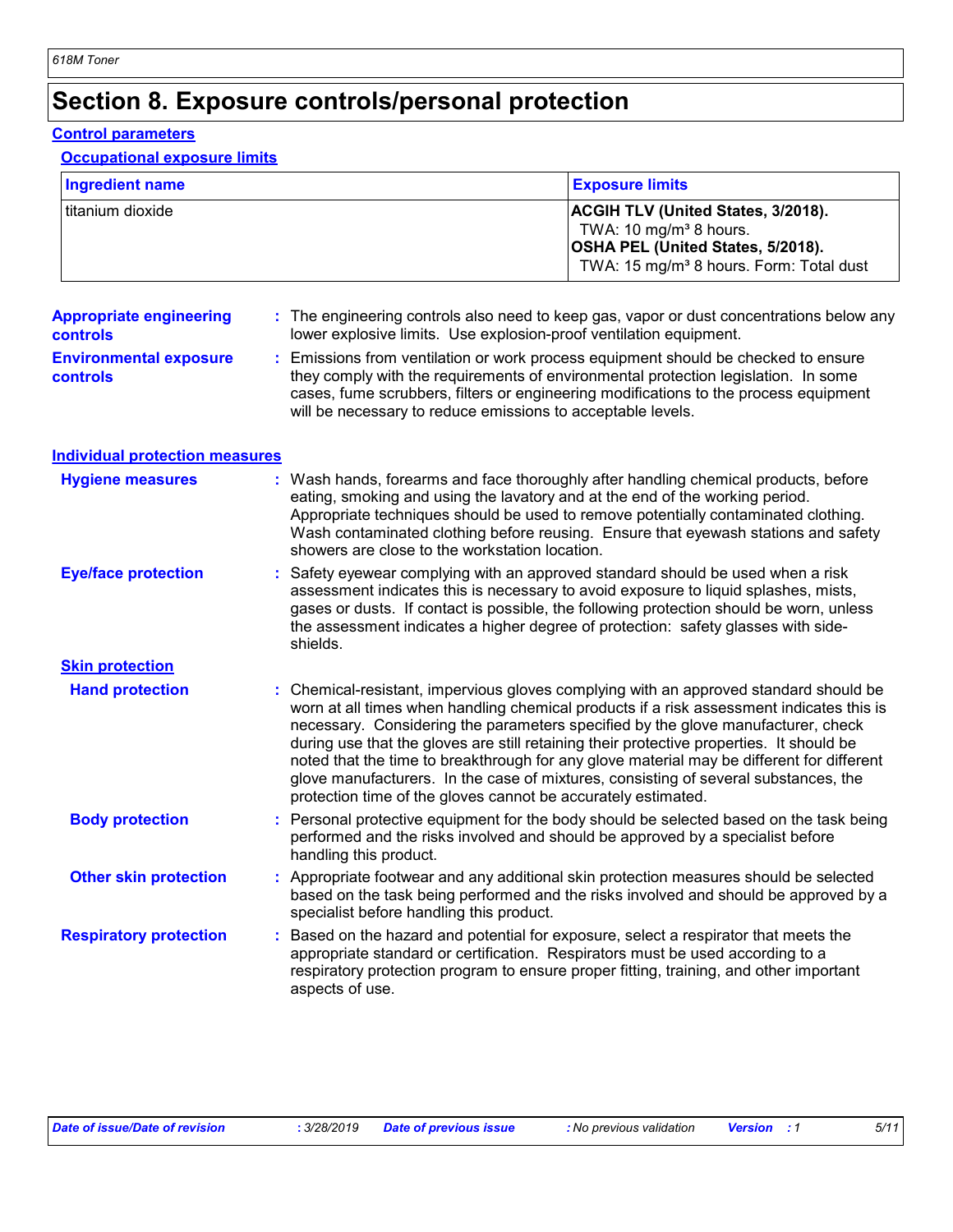# **Section 9. Physical and chemical properties**

### **Appearance**

| _________________                                 |                                                                 |
|---------------------------------------------------|-----------------------------------------------------------------|
| <b>Physical state</b>                             | : Solid. [Finely divided solid.]                                |
| <b>Color</b>                                      | Magenta                                                         |
| <b>Odor</b>                                       | Faint odor. (Plastic.)                                          |
| <b>Odor threshold</b>                             | : Not available.                                                |
| pH                                                | Not applicable.                                                 |
| <b>Melting point</b>                              | : Not determined.                                               |
| <b>Boiling point</b>                              | : Not available.                                                |
| <b>Flash point</b>                                | : Closed cup: Not applicable.                                   |
| <b>Burning time</b>                               | : Not available.                                                |
| <b>Burning rate</b>                               | : Not available.                                                |
| <b>Evaporation rate</b>                           | : Not applicable.                                               |
| <b>Flammability (solid, gas)</b>                  | : Not available.                                                |
| Lower and upper explosive<br>(flammable) limits   | : Not available.                                                |
| <b>Vapor pressure</b>                             | : Not available.                                                |
| <b>Vapor density</b>                              | Not applicable.                                                 |
| <b>Relative density</b>                           | : Not determined.                                               |
| <b>Solubility</b>                                 | Insoluble in the following materials: cold water and hot water. |
| <b>Solubility in water</b>                        | $:$ Not available.                                              |
| <b>Partition coefficient: n-</b><br>octanol/water | : Not available.                                                |
| <b>Auto-ignition temperature</b>                  | : Not available.                                                |
| <b>Decomposition temperature</b>                  | : Not available.                                                |
| <b>SADT</b>                                       | Not available.                                                  |
| <b>Viscosity</b>                                  | Not available.                                                  |

# **Section 10. Stability and reactivity**

| <b>Reactivity</b>                            | : No specific test data related to reactivity available for this product or its ingredients.                                                                                                                                                                                                                                                                          |
|----------------------------------------------|-----------------------------------------------------------------------------------------------------------------------------------------------------------------------------------------------------------------------------------------------------------------------------------------------------------------------------------------------------------------------|
| <b>Chemical stability</b>                    | : The product is stable.                                                                                                                                                                                                                                                                                                                                              |
| <b>Possibility of hazardous</b><br>reactions | : Under normal conditions of storage and use, hazardous reactions will not occur.                                                                                                                                                                                                                                                                                     |
| <b>Conditions to avoid</b>                   | : Avoid the creation of dust when handling and avoid all possible sources of ignition<br>(spark or flame). Take precautionary measures against electrostatic discharges. To<br>avoid fire or explosion, dissipate static electricity during transfer by grounding and<br>bonding containers and equipment before transferring material. Prevent dust<br>accumulation. |
| <b>Incompatible materials</b>                | : Reactive or incompatible with the following materials:<br>oxidizing materials                                                                                                                                                                                                                                                                                       |
| Date of issue/Date of revision               | 6/11<br>: 3/28/2019<br><b>Date of previous issue</b><br>: No previous validation<br><b>Version</b><br>. . 1                                                                                                                                                                                                                                                           |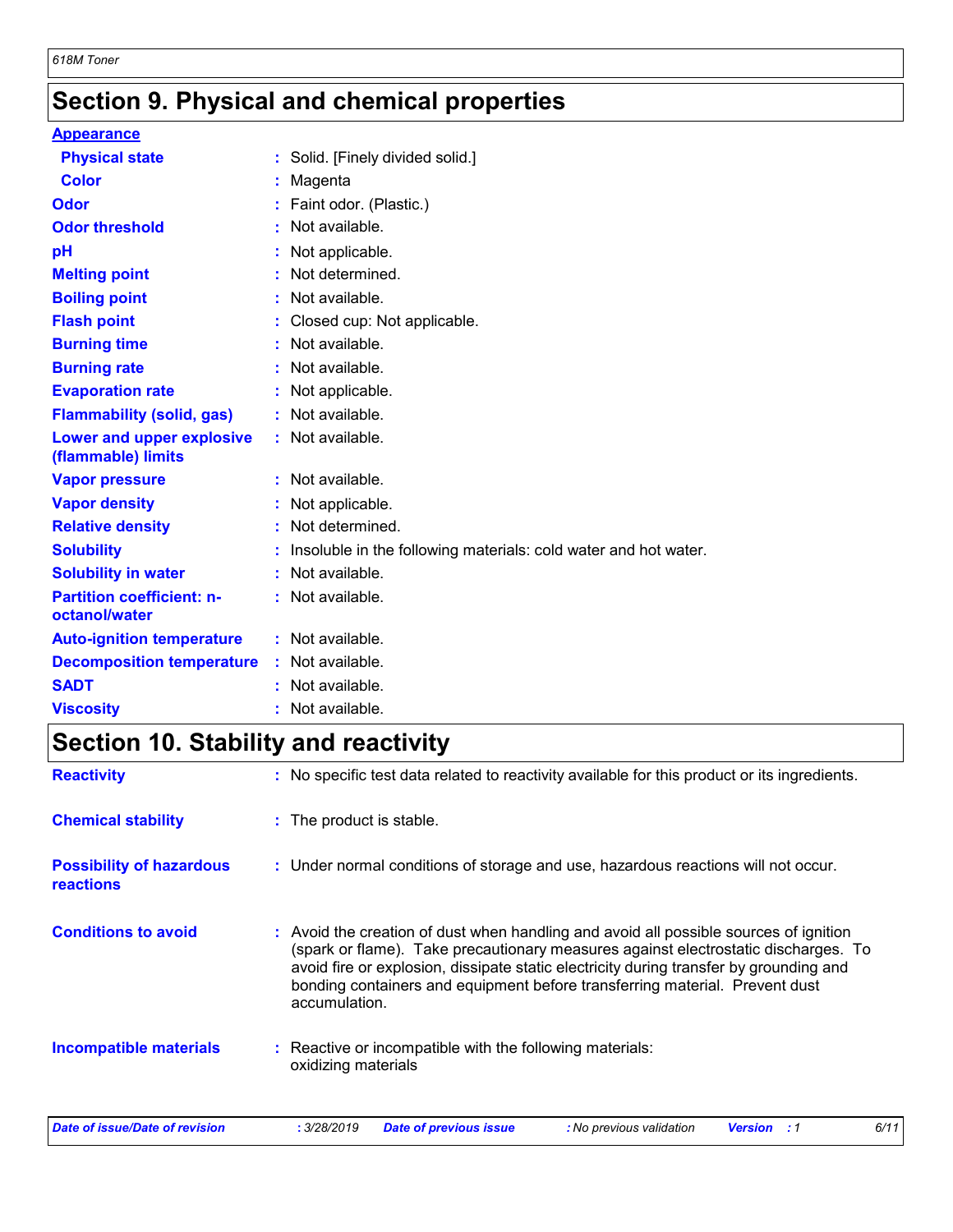# **Section 10. Stability and reactivity**

**Hazardous decomposition products**

Under normal conditions of storage and use, hazardous decomposition products should **:** not be produced.

## **Section 11. Toxicological information**

### **Information on toxicological effects**

### **Acute toxicity**

| <b>Product/ingredient name</b> | <b>Result</b>                                              | <b>Species</b>      | <b>Dose</b>                                | <b>Exposure</b> |
|--------------------------------|------------------------------------------------------------|---------------------|--------------------------------------------|-----------------|
| titanium dioxide<br>618M Toner | LD50 Oral<br>ILC50 Inhalation Dusts and mists<br>LD50 Oral | Rat<br>l Rat<br>Rat | -5000 mg/kg<br>$>5000$ mg/l<br>>5000 mg/kg | 4 hours         |

### **Irritation/Corrosion**

No specific data.

### **Sensitization**

No specific data.

### **Mutagenicity**

No specific data.

### **Conclusion/Summary :** Not mutagenic in Ames test.

### **Carcinogenicity**

No specific data.

**Conclusion/Summary :** Low acute inhalation toxicity. As with exposure to high concentrations of any dust, minimal irritation of the respiratory tract may occur. Pure titanium dioxide, a minor component of this product, has been listed by IARC as a group 2B (possible carcinogen). This classification is based on rat "lung particulate overload" studies performed with airborne particulate. Toner is not listed by IARC, NTP, or OSHA.

### **Classification**

| <b>Product/ingredient name</b> | <b>OSHA</b> | <b>IARC</b> | <b>NTP</b> |
|--------------------------------|-------------|-------------|------------|
| titanium dioxide               |             | 2B          |            |

### **Reproductive toxicity**

No specific data.

### **Teratogenicity**

No specific data.

### **Specific target organ toxicity (single exposure)**

No specific data.

### **Specific target organ toxicity (repeated exposure)**

No specific data.

### **Aspiration hazard**

No specific data.

#### **Information on the likely :** Routes of entry anticipated: Dermal, Inhalation.

### **routes of exposure Potential acute health effects**

*Date of issue/Date of revision* **:** *3/28/2019 Date of previous issue : No previous validation Version : 1 7/11*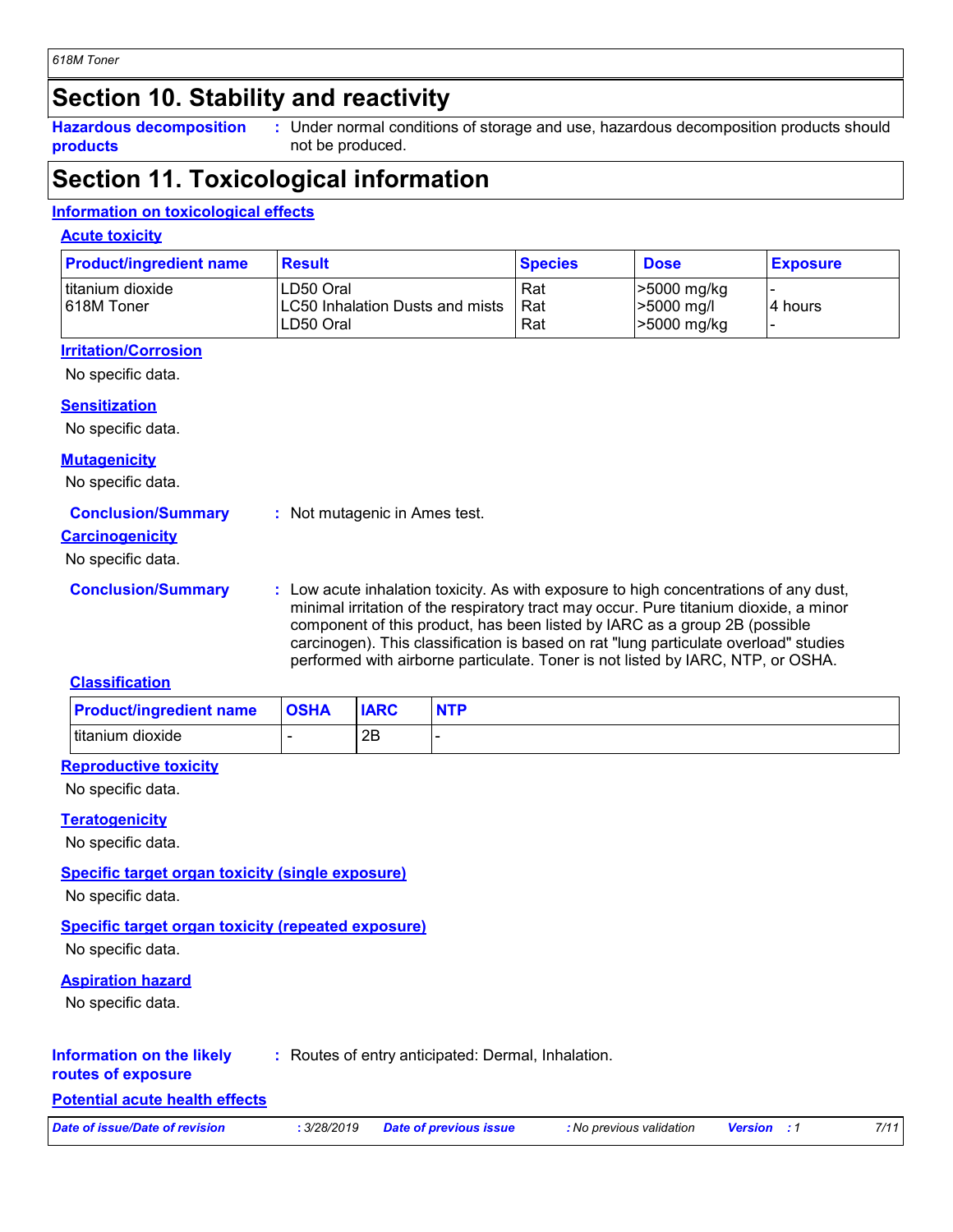| 618M Toner |
|------------|
|------------|

# **Section 11. Toxicological information**

| <b>Eye contact</b>  | : No known significant effects or critical hazards. |  |
|---------------------|-----------------------------------------------------|--|
| <b>Inhalation</b>   | : No known significant effects or critical hazards. |  |
| <b>Skin contact</b> | : No known significant effects or critical hazards. |  |
| <b>Ingestion</b>    | : No known significant effects or critical hazards. |  |

|                     | Symptoms related to the physical, chemical and toxicological characteristics |
|---------------------|------------------------------------------------------------------------------|
| Eye contact         | : No specific data.                                                          |
| <b>Inhalation</b>   | : No specific data.                                                          |
| <b>Skin contact</b> | : No specific data.                                                          |
| <b>Ingestion</b>    | : No specific data.                                                          |

|                                                   | Delayed and immediate effects and also chronic effects from short and long term exposure                   |
|---------------------------------------------------|------------------------------------------------------------------------------------------------------------|
| <b>Short term exposure</b>                        |                                                                                                            |
| <b>Potential immediate</b><br><b>effects</b>      | : Not available.                                                                                           |
| <b>Potential delayed effects</b>                  | : Not available.                                                                                           |
| <b>Long term exposure</b>                         |                                                                                                            |
| <b>Potential immediate</b><br><b>effects</b>      | : Not available.                                                                                           |
| <b>Potential delayed effects : Not available.</b> |                                                                                                            |
| <b>Potential chronic health effects</b>           |                                                                                                            |
| No specific data.                                 |                                                                                                            |
| <b>General</b>                                    | : No known significant effects or critical hazards.                                                        |
| <b>Carcinogenicity</b>                            | : No known significant effects or critical hazards.                                                        |
| <b>Mutagenicity</b>                               | : No known significant effects or critical hazards. Toner is negative (nonmutagenic) in the<br>Ames assay. |
| <b>Teratogenicity</b>                             | : No known significant effects or critical hazards.                                                        |
| <b>Developmental effects</b>                      | : No known significant effects or critical hazards.                                                        |
| <b>Fertility effects</b>                          | : No known significant effects or critical hazards.                                                        |

### **Numerical measures of toxicity**

### **Acute toxicity estimates**

Not available.

# **Section 12. Ecological information**

**Toxicity**

|  |  | Date of issue/Date of revision |
|--|--|--------------------------------|
|--|--|--------------------------------|

*Date of issue/Date of revision* **:** *3/28/2019 Date of previous issue : No previous validation Version : 1 8/11*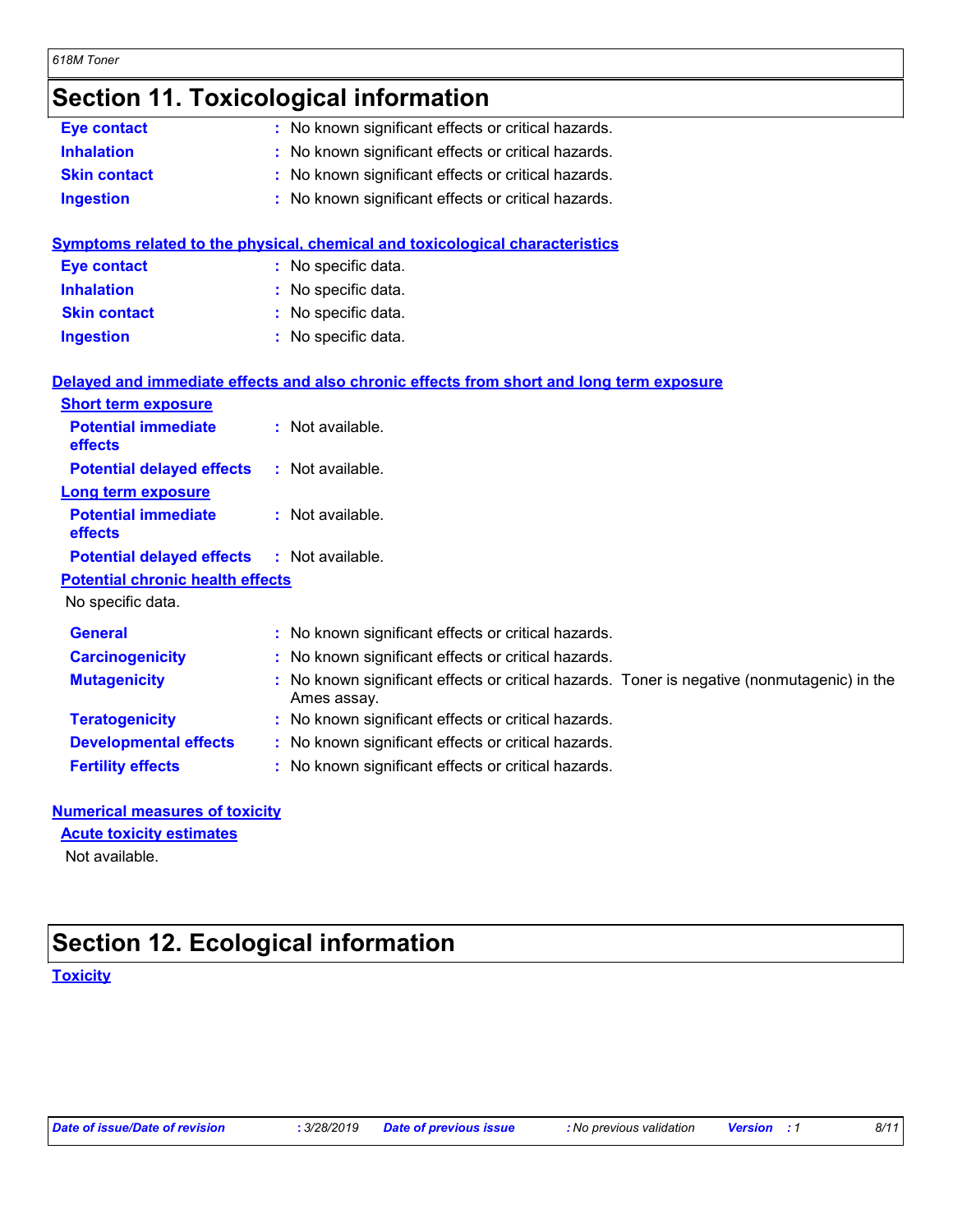*618M Toner*

# **Section 12. Ecological information**

| <b>Product/ingredient name</b> | <b>Result</b>                                  | <b>Species</b>                                | <b>Exposure</b>      |
|--------------------------------|------------------------------------------------|-----------------------------------------------|----------------------|
| titanium dioxide               | Acute LC50 3 mg/l Fresh water                  | Crustaceans - Ceriodaphnia<br>dubia - Neonate | 48 hours             |
|                                | Acute LC50 6.5 mg/l Fresh water                | <b>Daphnia - Daphnia pulex -</b><br>l Neonate | 48 hours             |
|                                | Acute LC50 >1000000 µg/l Marine water          | <b>Fish - Fundulus heteroclitus</b>           | 96 hours             |
| 618M Toner                     | Acute EC50 >1000 mg/l<br>Acute EC50 >1000 mg/l | Daphnia<br>Daphnia                            | 24 hours<br>48 hours |

### **Persistence and degradability**

Not available.

### **Bioaccumulative potential**

No specific data.

## **Mobility in soil**

**Soil/water partition coefficient (K**<sub>oc</sub>) **:** Not available.

**Other adverse effects** : No known significant effects or critical hazards.

# **Section 13. Disposal considerations**

The generation of waste should be avoided or minimized wherever possible. Disposal of this product, solutions and any by-products should at all times comply with the requirements of environmental protection and waste disposal legislation and any regional local authority requirements. Dispose of surplus and non-recyclable products via a licensed waste disposal contractor. Waste should not be disposed of untreated to the sewer unless fully compliant with the requirements of all authorities with jurisdiction. Waste packaging should be recycled. Incineration or landfill should only be considered when recycling is not feasible. This material and its container must be disposed of in a safe way. Care should be taken when handling emptied containers that have not been cleaned or rinsed out. Empty containers or liners may retain some product residues. Avoid dispersal of spilled material and runoff and contact with soil, waterways, drains and sewers. **Disposal methods :**

# **Section 14. Transport information**

|                                      | <b>DOT</b><br><b>Classification</b> | <b>TDG</b><br><b>Classification</b> | <b>Mexico</b><br><b>Classification</b> | <b>ADR/RID</b>           | <b>IMDG</b>        | <b>IATA</b>    |
|--------------------------------------|-------------------------------------|-------------------------------------|----------------------------------------|--------------------------|--------------------|----------------|
| <b>UN number</b>                     | Not regulated.                      | Not regulated.                      | Not regulated.                         | Not regulated.           | Not regulated.     | Not regulated. |
| <b>UN proper</b><br>shipping name    |                                     |                                     |                                        |                          |                    |                |
| <b>Transport</b><br>hazard class(es) |                                     |                                     |                                        |                          |                    |                |
| Date of issue/Date of revision       |                                     | : 3/28/2019                         | <b>Date of previous issue</b>          | : No previous validation | <b>Version</b> : 1 | 9/11           |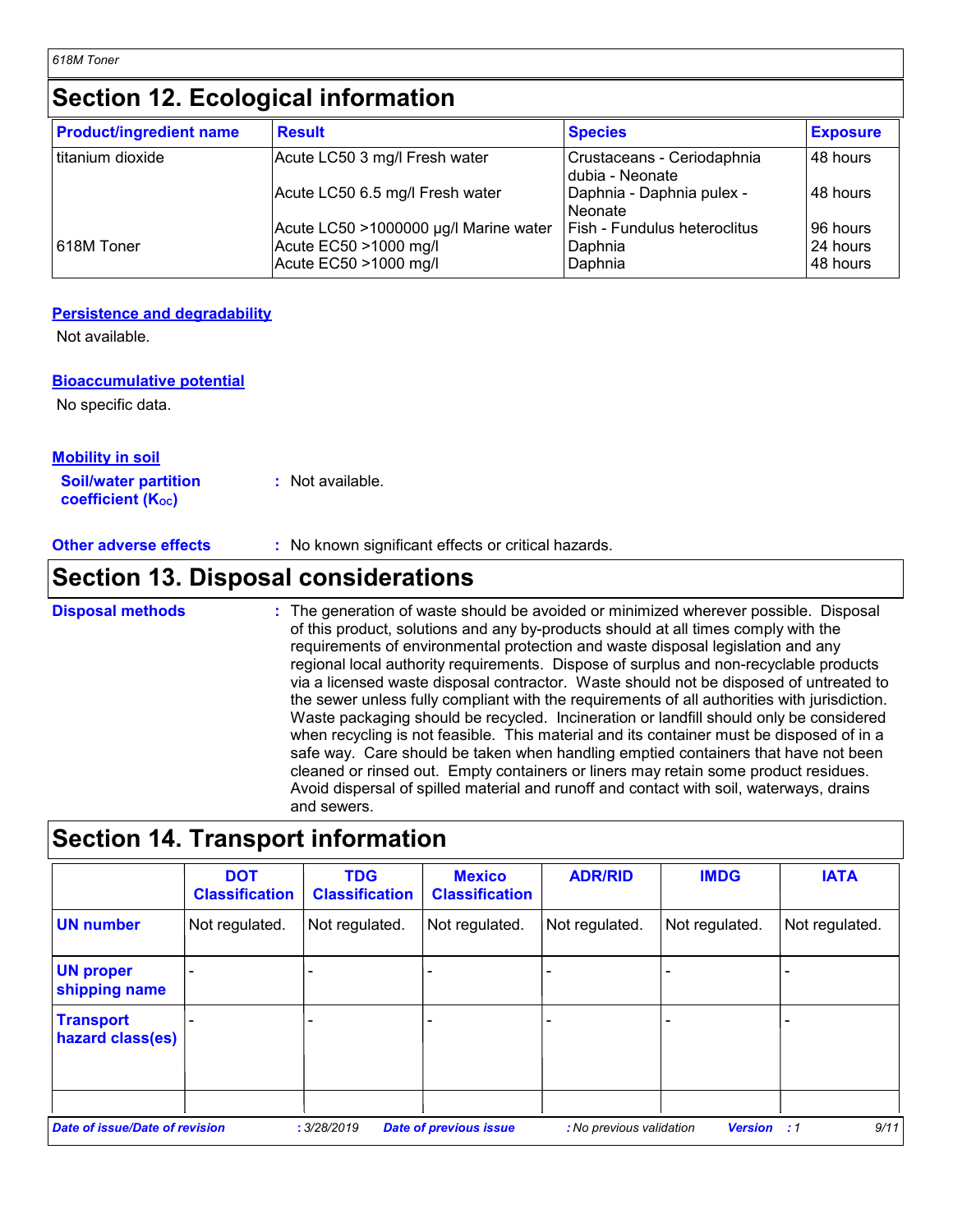| 618M Toner |  |  |  |
|------------|--|--|--|
|------------|--|--|--|

# **Section 14. Transport information**

| <b>Packing group</b>             | ı –             |      |     |     |     |     |
|----------------------------------|-----------------|------|-----|-----|-----|-----|
| <b>Environmental</b><br>hazards  | IN <sub>o</sub> | 'No. | No. | No. | No. | No. |
| <b>Additional</b><br>information |                 |      |     |     |     |     |

**Special precautions for user Transport within user's premises:** always transport in closed containers that are **:** upright and secure. Ensure that persons transporting the product know what to do in the event of an accident or spillage.

**Transport in bulk according :** Not available. **to Annex II of MARPOL and the IBC Code**

# **Section 15. Regulatory information**

| <b>United States</b>                    |                                                                                                                                                                                                                                                                     |
|-----------------------------------------|---------------------------------------------------------------------------------------------------------------------------------------------------------------------------------------------------------------------------------------------------------------------|
| <b>TSCA (USA)</b>                       | : All ingredients are listed on the Toxic Substances Control Act (TSCA) inventory, have<br>been registered, or are exempt.                                                                                                                                          |
| <b>SARA / EPCRA (USA)</b>               | : None of the ingredients in this product has a final reportable quantity (RQ) under<br>Emergency Planning and Community Right-to Know Act (EPCRA)- Section 302:<br>Extremely Hazardous Substances (EHS) or notification requirements for EHS under<br>Section 304. |
| <b>California Prop. 65</b>              | This product does not require a Safe Harbor warning under California Prop. 65.                                                                                                                                                                                      |
| <b>International regulations lists</b>  |                                                                                                                                                                                                                                                                     |
|                                         | <b>Europe inventory (EINECS)</b> : All ingredients are listed on the European Inventory of Existing Commercial Substances<br>(EINECS) list, have been registered on the European List of New Chemical Substances<br>(ELINCS), or are exempt.                        |
| <b>REACH Status</b>                     | : EU (REACH): All components of the toner formulation are registered, pre-registered or<br>exempt under REACH. Pre-registered chemicals will be registered between 2011 and<br>2018.                                                                                |
| <b>Japan inventory (ENCS)</b>           | : All ingredients are listed on the Japanese Existing and New Chemical Substances<br>(ENCS) list, have been registered, or are exempt.                                                                                                                              |
| <b>Australia inventory (AICS)</b>       | : All ingredients are listed in Australian Inventory of Chemical Substances (AICS), have<br>been registered, or are exempt.                                                                                                                                         |
| <b>Philippines inventory</b><br>(PICCS) | : All ingredients are listed on the Philippines Inventory (PICCS) or are exempt.                                                                                                                                                                                    |
| <b>Korea inventory (KECI)</b>           | : All ingredients are listed on the Korean Existing Chemicals List (ECL), have been<br>registered, or are exempt.                                                                                                                                                   |
| <b>China inventory (IECSC)</b>          | : All ingredients are listed on the Chinese inventory (IECSC) or are exempt.                                                                                                                                                                                        |

### **Canada**

| Date of issue/Date of revision | : 3/28/2019 Date of previous issue | : No previous validation | <b>Version</b> : 1 | 10/11 |
|--------------------------------|------------------------------------|--------------------------|--------------------|-------|
|                                |                                    |                          |                    |       |